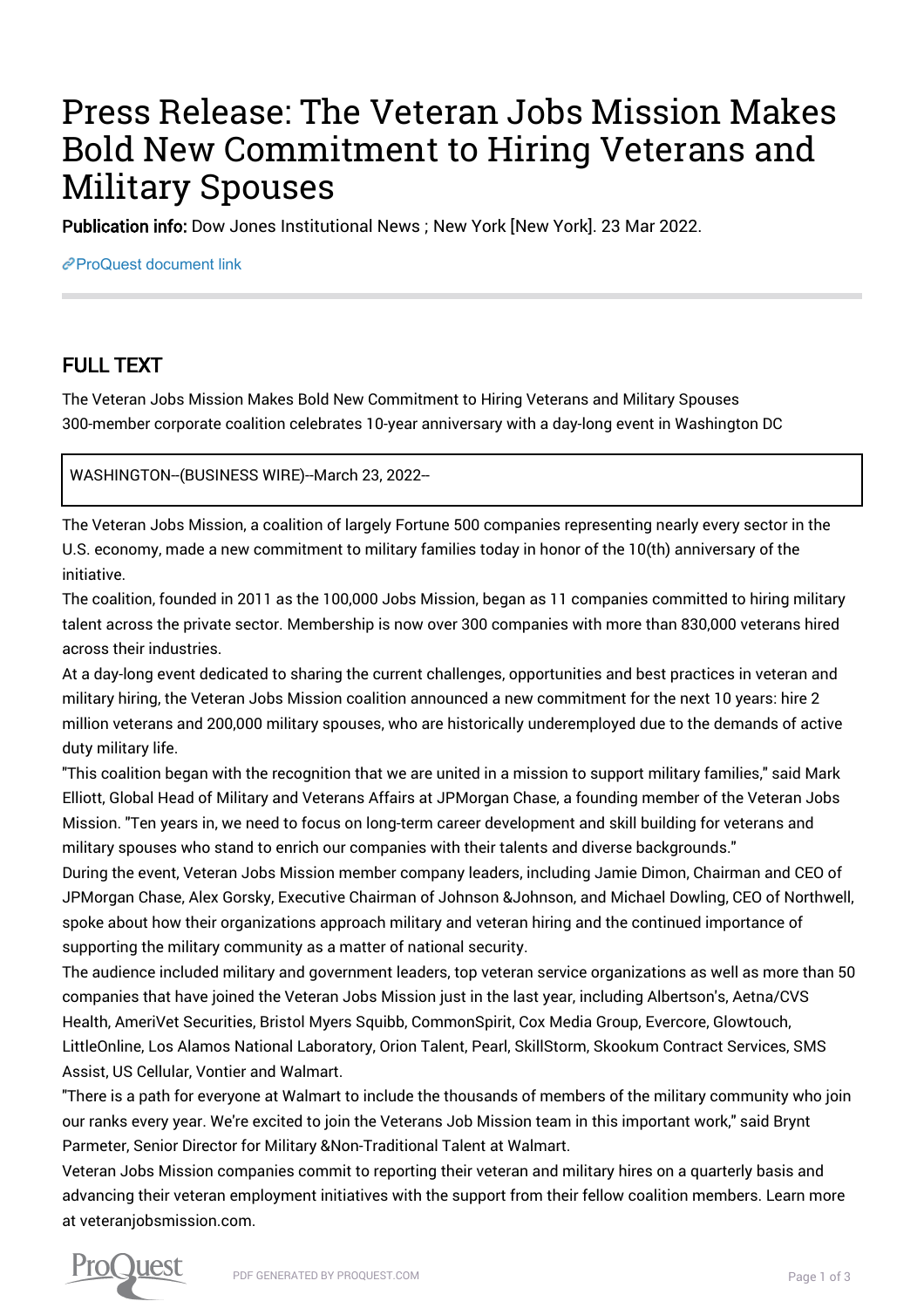#### About the Veteran Jobs Mission

Launched in 2011 as the 100,000 Jobs Mission, the Veteran Jobs Mission brings together companies committed to hiring U.S. military veterans. More than 300 companies have joined and collectively hired over 830,000 U.S. military veterans. The private sector organizations are continuing to increase their focus on retention and career development. This includes supporting veterans as they adapt to the workplace by establishing sponsorship and on-boarding training programs, as well as industry-based coalition subgroups to increase collaboration among members. Visit veteranjobsmission.com.

View source version on businesswire.com: https://www.businesswire.com/news/home/20220323005064/en/

|  | CONTACT: | Media (<br>Contact: |
|--|----------|---------------------|
|--|----------|---------------------|

Carolyn Evert, JPMorgan Chase carolyn.evert@chase.com

### (END)

г

March 23, 2022 08:00 ET (12:00 GMT)

## DETAILS

| Subject:                       | Hiring; Veterans; Armed forces; Career development planning                                                                                                                                                                              |
|--------------------------------|------------------------------------------------------------------------------------------------------------------------------------------------------------------------------------------------------------------------------------------|
| <b>Business indexing term:</b> | Subject: Hiring Career development planning; Corporation: JPMorgan Chase &Co<br>Walmart Inc; Industry: 92314 : Administration of Veterans' Affairs 92811 : National<br>Security 61143 : Professional and Management Development Training |
| Location:                      | <b>United States--US</b>                                                                                                                                                                                                                 |
| Company / organization:        | Name: JPMorgan Chase & Co; NAICS: 522110, 522292, 523110; Name: Walmart Inc;<br>NAICS: 452210, 452311, 454110                                                                                                                            |
| <b>Classification:</b>         | 92314: Administration of Veterans' Affairs; 92811: National Security; 61143:<br>Professional and Management Development Training                                                                                                         |
| <b>Publication title:</b>      | Dow Jones Institutional News; New York                                                                                                                                                                                                   |
| <b>Publication year:</b>       | 2022                                                                                                                                                                                                                                     |
| <b>Publication date:</b>       | Mar 23, 2022                                                                                                                                                                                                                             |
| Publisher:                     | Dow Jones & Company Inc                                                                                                                                                                                                                  |
| Place of publication:          | <b>New York</b>                                                                                                                                                                                                                          |
| <b>Country of publication:</b> | United States, New York                                                                                                                                                                                                                  |
| <b>Publication subject:</b>    | <b>Business And Economics</b>                                                                                                                                                                                                            |
| Source type:                   | <b>Wire Feed</b>                                                                                                                                                                                                                         |